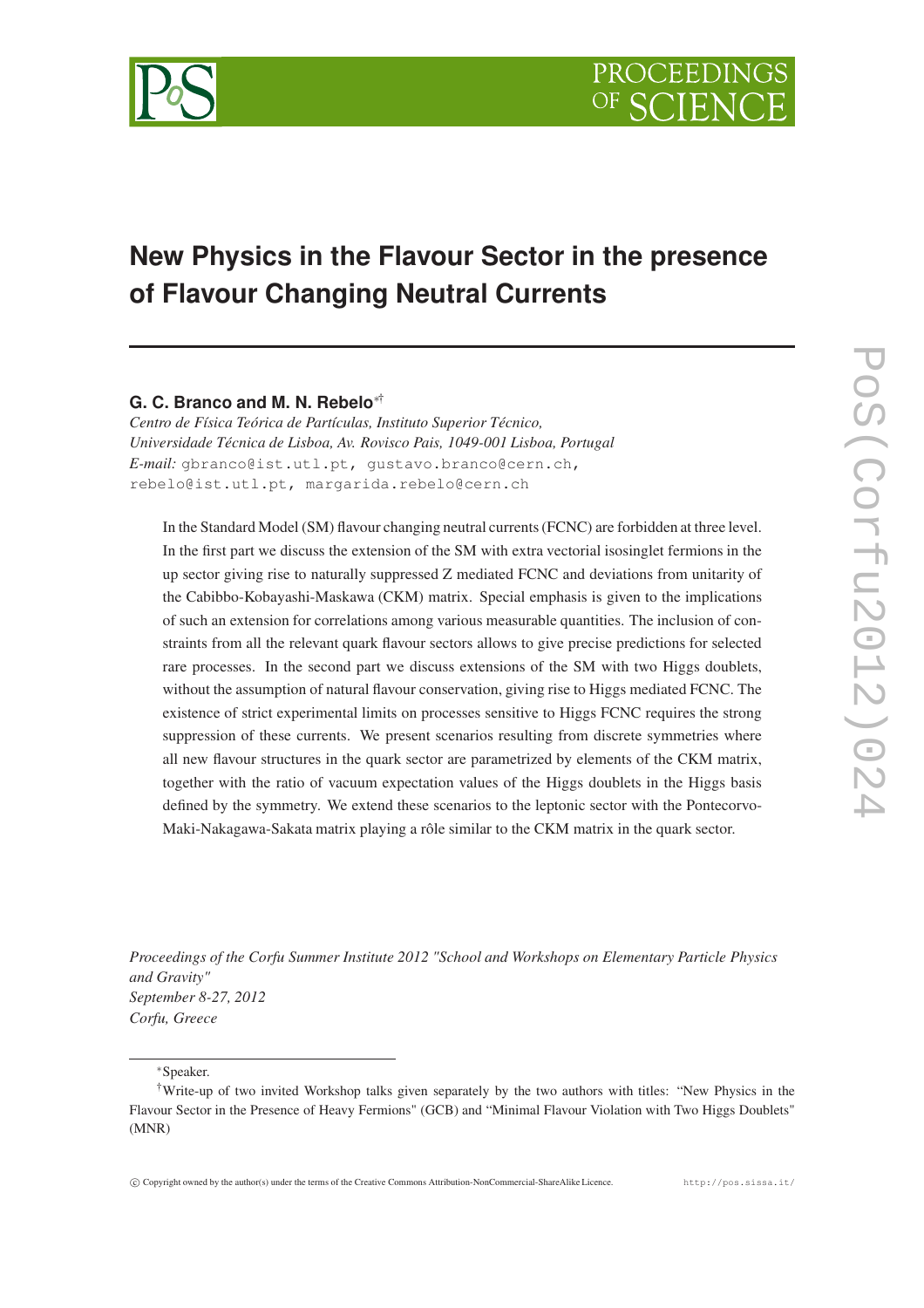#### 1. Introduction

The Standard Model (SM) is very successful in accounting for the experimental observations of the hadronic sector except for a few anomalies and tensions, still to be confirmed. In the leptonic sector we are confronted with a different situation. Extending the SM in order to account for the observed leptonic mixing and neutrino masses involves novel features not present in the quark sector. Even the most straightforward extension consisting of simply introducing righthanded neutrinos opens up the possibility of very rich new phenomena such as baryogenesis through leptogenesis, this results from the fact that neutrinos are neutral fermions. Therefore, there is physics beyond the SM in the leptonic sector. Furthermore, on one hand the SM leaves many unanswered questions, on the other hand it cannot accommodate the observed baryon asymmetry of the universe, requiring new sources of CP violation. Most extensions of the SM have new sources of CP violation. Moreover, extensions of the SM with vectorial quarks allow to establish a parallel with models including additional righthanded neutrinos. Extending the SM with vectorial isosinglet quarks leads to Z mediated flavour changing neutral currents (FCNC) as well as deviations from unitarity of the Cabibbo-Kobayashi-Maskawa (CKM) matrix in such a way that the strength of both effects are inter-related. Furthermore, such extensions allow for a natural suppression of these effects, as required by experiment. Section 2 is dedicated to the description of extensions of the SM with vector-like quarks and naturally suppressed flavour changing neutral currents . In Section 3 we discuss a two Higgs doublet model, without natural flavour conservation, where all new flavour structures in the quark sector are parametrized by elements of the CKM matrix, together with the ratio of vacuum expectation values of the Higgs doublets, whereas in the leptonic sector the same rôle is played by the Pontecorvo-Maki-Nagawa-Sakata (PMNS) matrix. In general two Higgs doublet models have Higgs mediated FCNC as well as processes mediated by a charged Higgs field which, of course, is not present in the SM.

## 2. New Physics in the Flavour Sector in the Presence of Heavy Fermions

One of the dogmas in the construction of unified gauge models is the absence of Z-mediated tree-level flavour changing neutral currents. The origin of this dogma [1], [2] stems from the fact that Z-mediated FCNC, if not suppressed, lead to too large contributions to various processes like  $K_L^0 \to \mu^+\mu^-$ ,  $K_L - K_S$  mass difference,  $K^+ \to \pi^+\nu\overline{\nu}$ , etc. One may ask the question whether this dogma can be violated in realistic and plausible extensions of the SM. In this section we emphasize that this is indeed the case. This talk is based on work done in the framework of models with vectorlike quarks [3], [4]. Models with vector-like quarks ( see also [5] ) provide a framework where there are FCNC at tree level, which are naturally suppressed by factors of  $m^2/M^2$ , where m and M stand for the masses of the SM quarks and the vector-like quarks. For definitness, let us consider an extension of the SM where one up-type isosinglet quark *T* is added to the SM spectrum [4]. Both *T*<sub>*L*</sub> and *T*<sub>*R*</sub> are isosinglets, so mass terms of the type  $\overline{T_L}T_R$ ,  $\overline{T_L}u_{R_i}$  (*j* = 1 to 3) are  $SU(2) \times U(1)$ gauge invariant and can be large. Without loss of generality one can choose a weak basis where the down quark mass matrix is diagonal real. In this basis, U is just the  $4 \times 4$  unitary matrix which enters the diagonalization of the up quark mass matrix. With no loss of generality, one can also use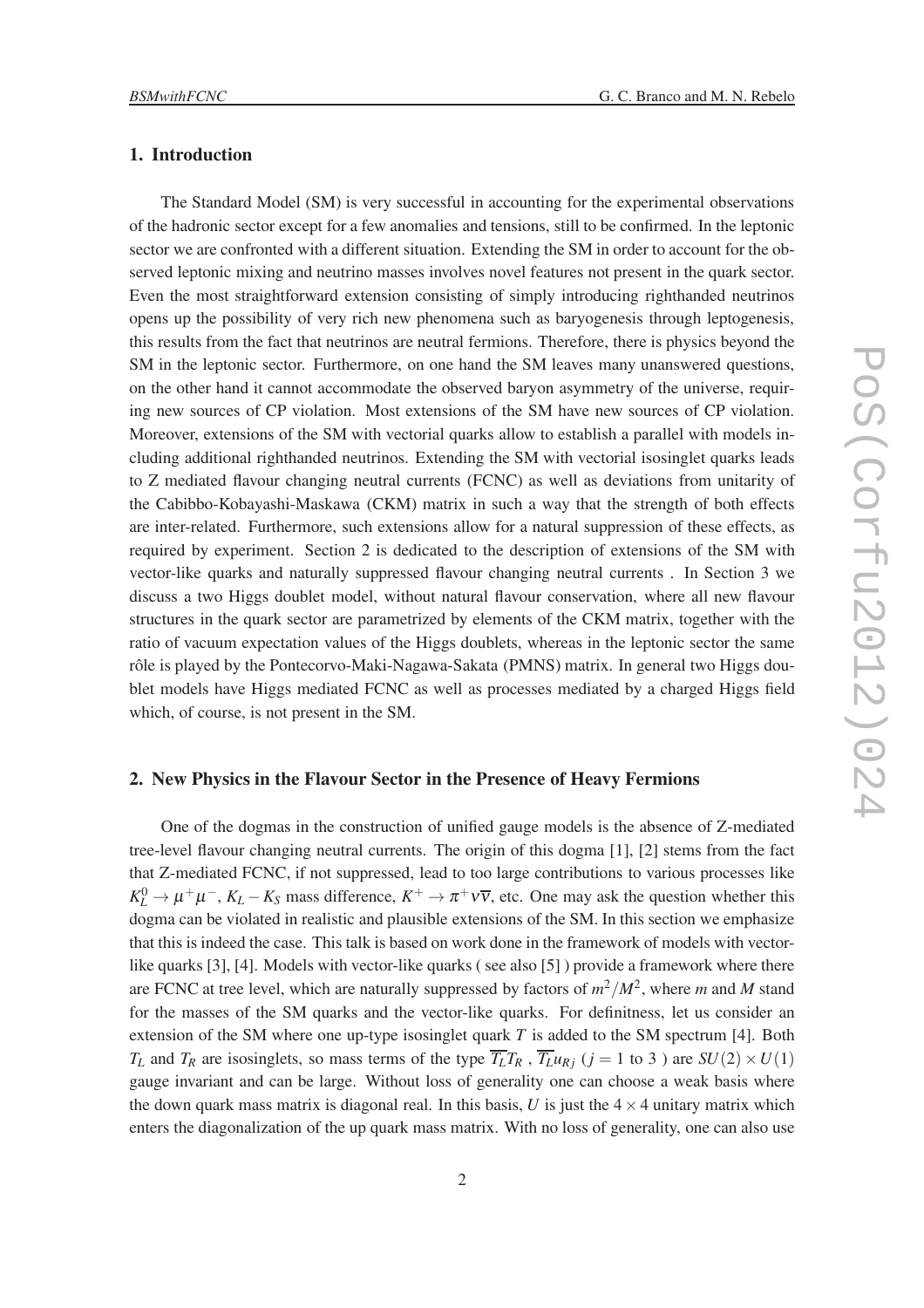the freedom to rephase quark fields, to choose the phases of *U* in the following way:

$$
arg(U) = \begin{pmatrix} 0 & \chi' & -\gamma & \dots \\ \pi & 0 & 0 & \dots \\ -\beta & \pi + \chi & 0 & \dots \\ \dots & \dots & \dots & \dots \end{pmatrix}
$$
 (2.1)

where the four rephasing invariant phases are [6] ,[7]:

$$
\beta \equiv \arg(-V_{cd}V_{cb}^*V_{td}^*V_{tb}) ; \quad \gamma \equiv \arg(-V_{ud}V_{ub}^*V_{cd}^*V_{cb}) ;
$$
  
\n
$$
\chi \equiv \arg(-V_{ts}V_{tb}^*V_{cs}^*V_{cb}) ; \quad \chi' \equiv \arg(-V_{cd}V_{cs}^*V_{ud}^*V_{us}).
$$
\n(2.2)

some authors use  $\beta_s \equiv \chi$ ,  $\phi_1 \equiv \beta$  and  $\phi_3 \equiv \gamma$ ;  $\chi'$  is usually neglected. It should be emphasized that independently of the dimensions of *U*, only the four rephasing invariant phases in 2.2 enter its  $3 \times 3$  sector connecting standard quarks. In the three generations SM, these four rephasing invariant phases and the nine moduli of  $V_{CKM}$  are related by various exact relations [8] which provide a test of the SM. It can be readily verified that in the context of the SM, the phases  $\chi$  and  $\chi'$  are small, of order  $\lambda^2$  and  $\lambda^4$ , respectively, with  $\lambda \simeq 0.2$ . It has been pointed out that in the framework of models with up-type isosinglet quarks [9], one can obtain larger values of  $\chi$  The recent measurements of  $\chi$  are in agreement with the SM, but the errors are large and it is clear that there is room for New Physics contributions, which can be discovered once a better precision is obtained in the measurement of  $\chi$ .

As mentioned above, we assume that there is only one up-type isosinglet quark, which we denote T. In the mass eigenstate basis the charged and neutral current interactions can be written:

$$
\mathcal{L}_{\mathscr{W}} = -\frac{g}{\sqrt{2}} \bar{\mathbf{u}}_{L} \gamma^{\mu} V \mathbf{d}_{L} W_{\mu}^{\dagger} + \text{H.c.} ,
$$
  

$$
\mathcal{L}_{\mathscr{Z}} = -\frac{g}{2 \cos \theta_{W}} \left[ \bar{\mathbf{u}}_{L} \gamma^{\mu} (V V^{\dagger}) \mathbf{u}_{L} - \bar{\mathbf{d}}_{L} \gamma^{\mu} \mathbf{d}_{L} - 2 \sin^{2} \theta_{W} J_{em}^{\mu} \right] Z_{\mu} ,
$$
(2.3)

where  $\mathbf{u} = (u, c, t, T)$ ,  $\mathbf{d} = (d, s, b)$ , while *V* is a  $4 \times 3$  submatrix of the  $4 \times 4$  unitary matrix *U* which enters the diagonalization of the up-type quark mass matrix:

$$
V = \begin{pmatrix} V_{ud} & V_{us} & V_{ub} \\ V_{cd} & V_{cs} & V_{cb} \\ V_{td} & V_{ts} & V_{tb} \\ V_{Td} & V_{Ts} & V_{Tb} \end{pmatrix}.
$$
 (2.4)

It is clear from Eqs. (2.3), (2.4), that  $VV^{\dagger} \neq 1$ , which leads to FCNC in the up-quark sector. The salient feature of this class of models with isosinglet quarks is that there are naturally small violations of unitarity. It is clear from Eq. 2.4 that the columns of *V* are orthogonal, while its rows are not. At this point it should be emphasized that there is nothing "strange" in having small violations of  $3 \times 3$  unitarity. The leptonic mixing matrix also has small deviations of unitarity in the seesaw framework. It can be readily verified [10] that deviations of unitarity are suppressed by  $m^2/M^2$ .

Physical Implications of small Violation of  $3 \times 3$  unitarity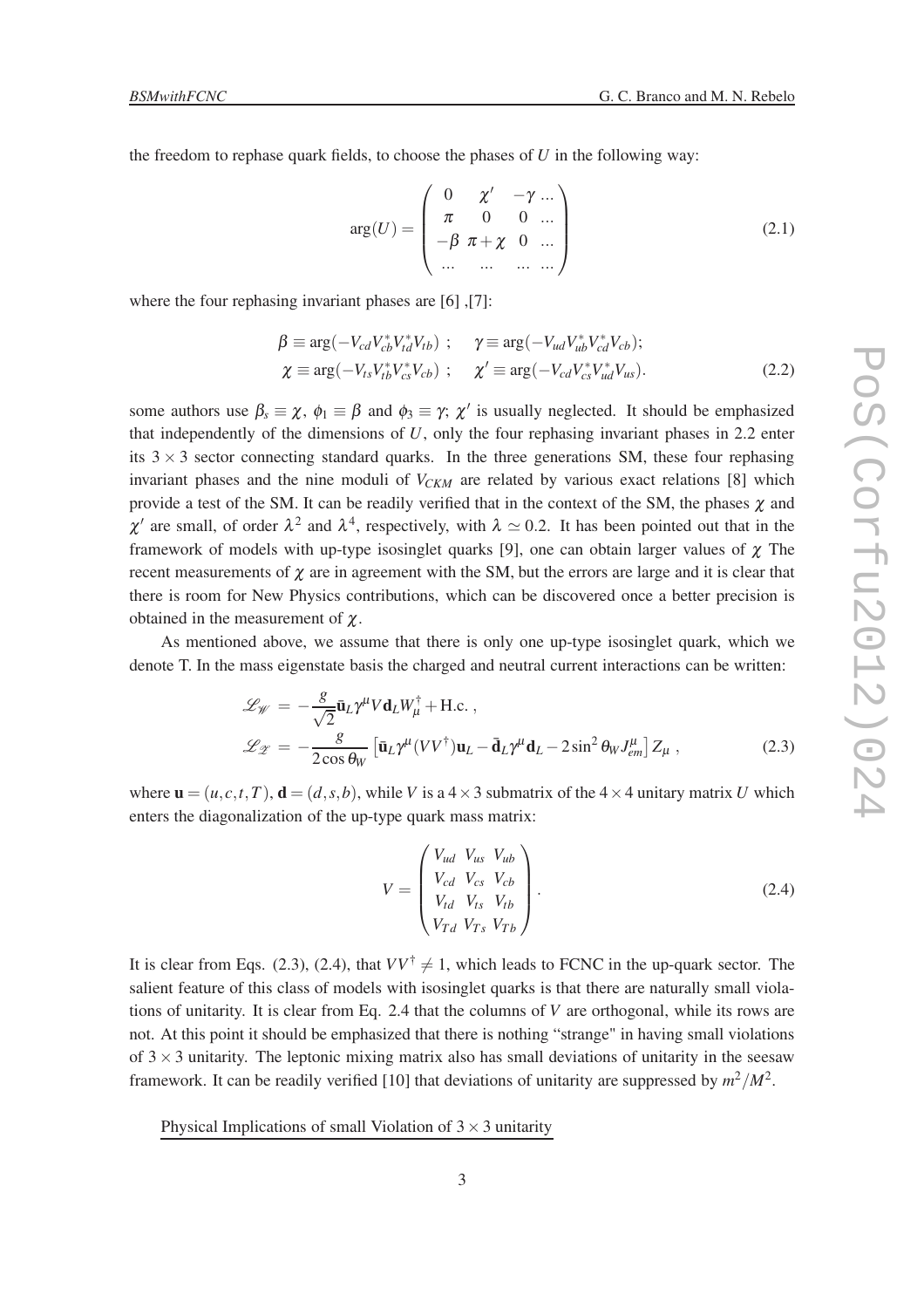Next we briefly mention some of the consequences of having small deviations of unitarity. Although our analysis is done within the framework of one isosinglet quark *T*, a good part of our results hold in a much larger class of extensions of the SM. The crucial ingredient is the presence of small violations of unitarity, independently of their origin.

From orthogonality of the second and third column of *V*, one obtains [9]:

$$
\sin \chi = \frac{|V_{ub}||V_{us}|}{|V_{cb}||V_{cs}|} \sin(\gamma - \chi + \chi') + \frac{|V_{Tb}||V_{Ts}|}{|V_{cb}||V_{cs}|} \sin(\sigma - \chi) , \qquad (2.5)
$$

where  $\sigma$  is a rephasing invariant phase,  $\sigma \equiv \arg(V_{Ts}V_{cb}V_{Tb}^*V_{cs}^*)$ . It is clear that  $\chi$  can be of order  $\lambda$  if one has, for example,  $V_{Tb} \approx \mathcal{O}(\lambda)$ ,  $V_{Ts} \approx \mathcal{O}(\lambda^2)$ ,  $\sigma \approx \mathcal{O}(1)$ . In the SM one has, of course,  $\sin \chi = \mathcal{O}(\lambda^2)$ , since only the first term in Eq. (2.5) is present. It is clear that in this extension of the SM one may obtain an enhancement of  $\chi$  provided the mixing factor  $|V_{Tb}| |V_{Ts}|$  is not too small.

This model has FCNC in the up sector and in particular one has couplings of the type  $\bar{c}_L \gamma^\mu t_L Z_\mu$ which are proportional to  $|u_{24}u_{34}|$ , which measures deviations of orthogonality of the second and third rows of *V*. Provided  $|u_{24}u_{34}|$  is not too small, one may have rare top decays  $t \to cZ$  at rates which can be observed at the LHC. In this model one also has *Z* couplings to  $\bar{c}_L \gamma^\mu u_L$  at tree level [11] . In order for these couplings to be able to account for the observed size of  $D^0 - \overline{D}{}^0$  mixing, the size of  $|u_{14}u_{24}|$  has to be of order  $\lambda^5$  [12].

It has also been pointed out that [4] that in the framework of this model one has the potential for solving the tension between experimental values of  $A_{J/\Psi K_S}$  and  $Br(B^+ \to \tau^+ \nu_{\tau})$  with respect to SM expectations. One may also have important deviations from the SM in observables in the bd sector like the semi-leptonic asymmetry  $A_{SL}^d$ ,  $B_d^0 \to \mu^+\mu^-$  and  $A_{SL}^s - A_{SL}^d$ . Other potential places where NP can show up include  $A_{J/\Psi\phi}$ ,  $\gamma$ ,  $K_L^0 \to \pi^0 \nu \bar{\nu}$ ,  $D^0 \to \mu^+ \mu^-$ .

### 3. Minimal Flavour Violation with Two Higgs Doublets

The flavour structure of Yukawa couplings is not constrained by gauge invariance. In the SM all flavour changing transitions are mediated by charged weak currents with flavour mixing controlled by *VCKM*, the Cabibbo-Kobayashi-Maskawa matrix. Models with two Higgs doublets [13], [14] have potentially large Higgs FCNC. The existence of strict limits on FCNC processes requires a mechanism of suppression. The elimination of tree level FCNC is accomplished, for instance, in the context of natural flavour conservation [1] through a discrete symmetry such that only one Higgs doublet couples and gives mass to each fermionic sector. An alternative proposal is the Aligned two Higgs doublet model [15]. An alternative idea, put forward in the early nineties, is to have tree level Higgs mediated FCNC suppressed by small factors given in terms of small entries of the  $V_{CKM}$  matrix [16], [17]. The first models of this type with no ad-hoc assumptions. obtained from a symmetry, were proposed by Branco, Grimus and Lavoura [18] (BGL). Later on, we have generalized BGL models [19], and extended the idea to the leptonic sector [20] as reported in this talk. In the early year two thousands the designation Minimal Flavour Violation (MFV) was coined [21], [22], referring to extensions of the SM model where the breaking of the large  $U(3)^5$  flavour symmetry of the gauge sector is completely determined by Yukawa couplings, as it is the case in the SM. The definition requires, in addition, that the top quark Yukawa couplings should play a special rôle. Due to this requirement, not all BGL implementations, which are presented below,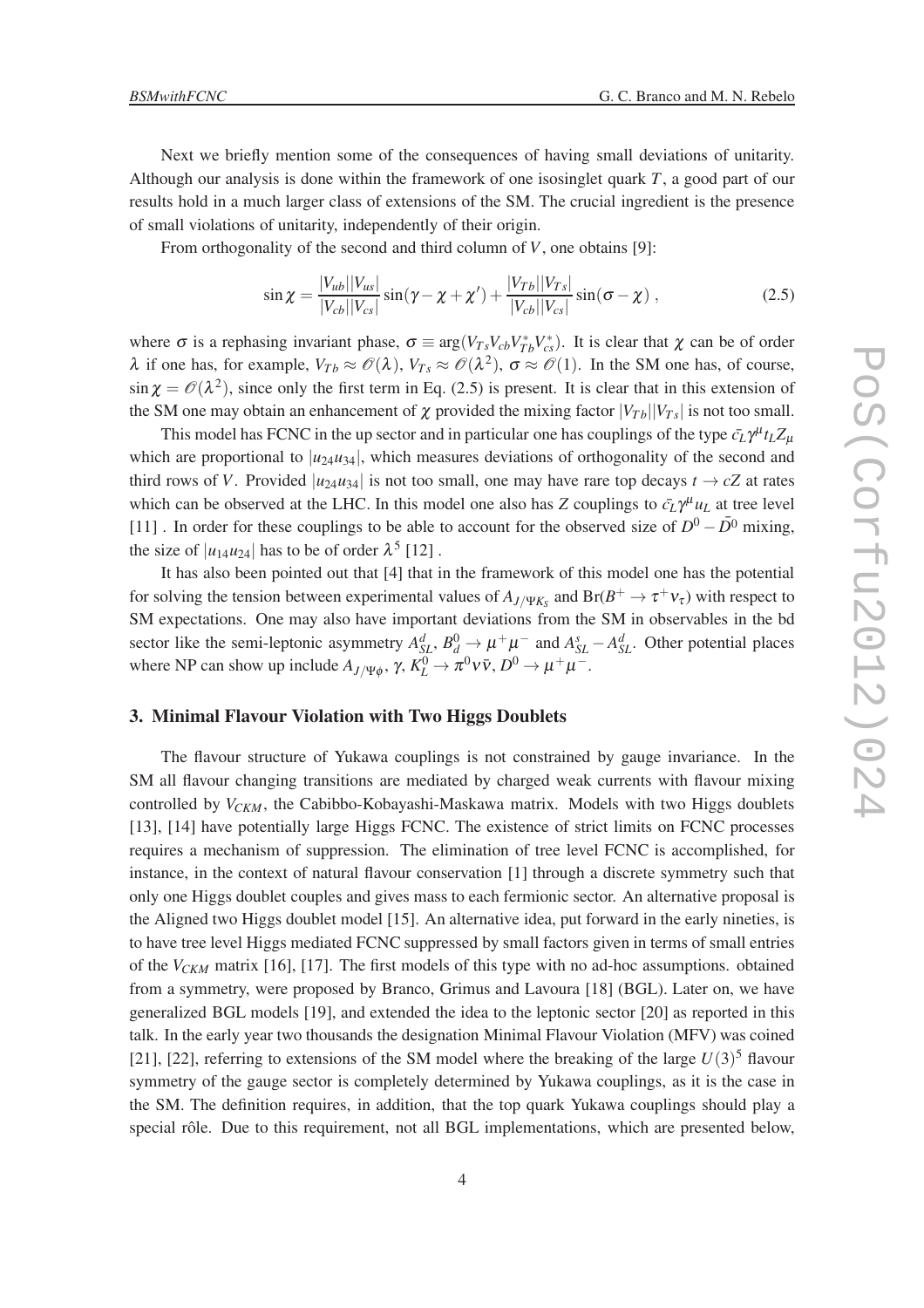fall into the category of models considered as being of MFV type, only a specific example out of the six possible BGL models is recognized as such by authors of the definition [23]. An interesting alternative definition of MFV in the context of two Higgs doublet models was given and discussed in a recent work [24]. A feature common to all these models is the fact that the flavour structure of the quark sector is expressed in terms of entries of the *VCKM* matrix. A distinctive feature of BGL models is that they are obtained from a global Abelian symmetry.

In order to fix our notation, we specify the Yukawa interactions, starting with the quark sector:

$$
L_Y = -\overline{Q_L^0} \Gamma_1 \Phi_1 d_R^0 - \overline{Q_L^0} \Gamma_2 \Phi_2 d_R^0 - \overline{Q_L^0} \Delta_1 \tilde{\Phi}_1 u_R^0 - \overline{Q_L^0} \Delta_2 \tilde{\Phi}_2 u_R^0 + \text{h. c.}
$$
 (3.1)

where  $\Gamma_i$  and  $\Delta_i$  denote the Yukawa couplings of the lefthanded quark doublets  $Q_L^0$  to the righthanded quarks  $d_R^0$ ,  $u_R^0$  and the Higgs doublets  $\Phi_j$ . The quark mass matrices generated after spontaneous gauge symmetry breaking are given by:

$$
M_d = \frac{1}{\sqrt{2}} (v_1 \Gamma_1 + v_2 e^{i\alpha} \Gamma_2), \quad M_u = \frac{1}{\sqrt{2}} (v_1 \Delta_1 + v_2 e^{-i\alpha} \Delta_2), \tag{3.2}
$$

where  $v_i \equiv |\langle 0 | \phi_i^0 | 0 \rangle|$  and  $\alpha$  denotes the relative phase of the vacuum expectation values (vevs) of the neutral components of  $\Phi_i$ . The matrices  $M_d$ ,  $M_u$  are diagonalized by the usual bi-unitary transformations:

$$
U_{dL}^{\dagger} M_d U_{dR} = D_d \equiv \text{diag}(m_d, m_s, m_b)
$$
\n(3.3)

$$
U_{uL}^{\dagger} M_u U_{uR} = D_u \equiv \text{diag}(m_u, m_c, m_t)
$$
\n(3.4)

The neutral and the charged Higgs interactions obtained from the quark sector of Eq. (3.1) are of the form

$$
\mathcal{L}_Y(\text{quark, Higgs}) = -\overline{d_L^0} \frac{1}{v} \left[ M_d H^0 + N_d^0 R + i N_d^0 I \right] d_R^0 -
$$
  

$$
- \overline{u_L^0} \frac{1}{v} \left[ M_u H^0 + N_u^0 R + i N_u^0 I \right] u_R^0 -
$$
  

$$
- \frac{\sqrt{2}H^+}{v} \left( \overline{u_L^0} N_d^0 d_R^0 - \overline{u_R^0} N_u^{0^\dagger} d_L^0 \right) + \text{h.c.}
$$
 (3.5)

where  $v \equiv \sqrt{v_1^2 + v_2^2} \approx 246$  GeV, and  $H^0$ , *R* are orthogonal combinations of the fields  $\rho_j$ , arising when one expands [25] the neutral scalar fields around their vacuum expectation values,  $\phi_j^0$  =  $e^{i\alpha_j}(\nu_j + \rho_j + i\eta_j)$ , choosing *H*<sup>0</sup> in such a way that it has couplings to the quarks which are proportional to the mass matrices, as can be seen from Eq. (3.5). Similarly, *I* denotes the linear combination of  $\eta_j$  orthogonal to the neutral Goldstone boson. The matrices  $N_d^0$ ,  $N_u^0$  are given by:

$$
N_d^0 = \frac{1}{\sqrt{2}} (v_2 \Gamma_1 - v_1 e^{i\alpha} \Gamma_2), \quad N_u^0 = \frac{1}{\sqrt{2}} (v_2 \Delta_1 - v_1 e^{-i\alpha} \Delta_2)
$$
(3.6)

The flavour structure of the quark sector of two Higgs doublet models is thus fully specified in terms of the four matrices  $M_d$ ,  $M_u$ ,  $N_d^0$ ,  $N_u^0$ . In terms of the quark mass eigenstates  $u$ , *d*, the Yukawa couplings are:

$$
L_Y = -\frac{\sqrt{2}H^+}{v}\bar{u}\left(VN_d\gamma_R - N_u^{\dagger}V\gamma_L\right)d + \text{h.c.} - \frac{H^0}{v}\left(\bar{u}D_uu + \bar{d}D_d\ d\right) -
$$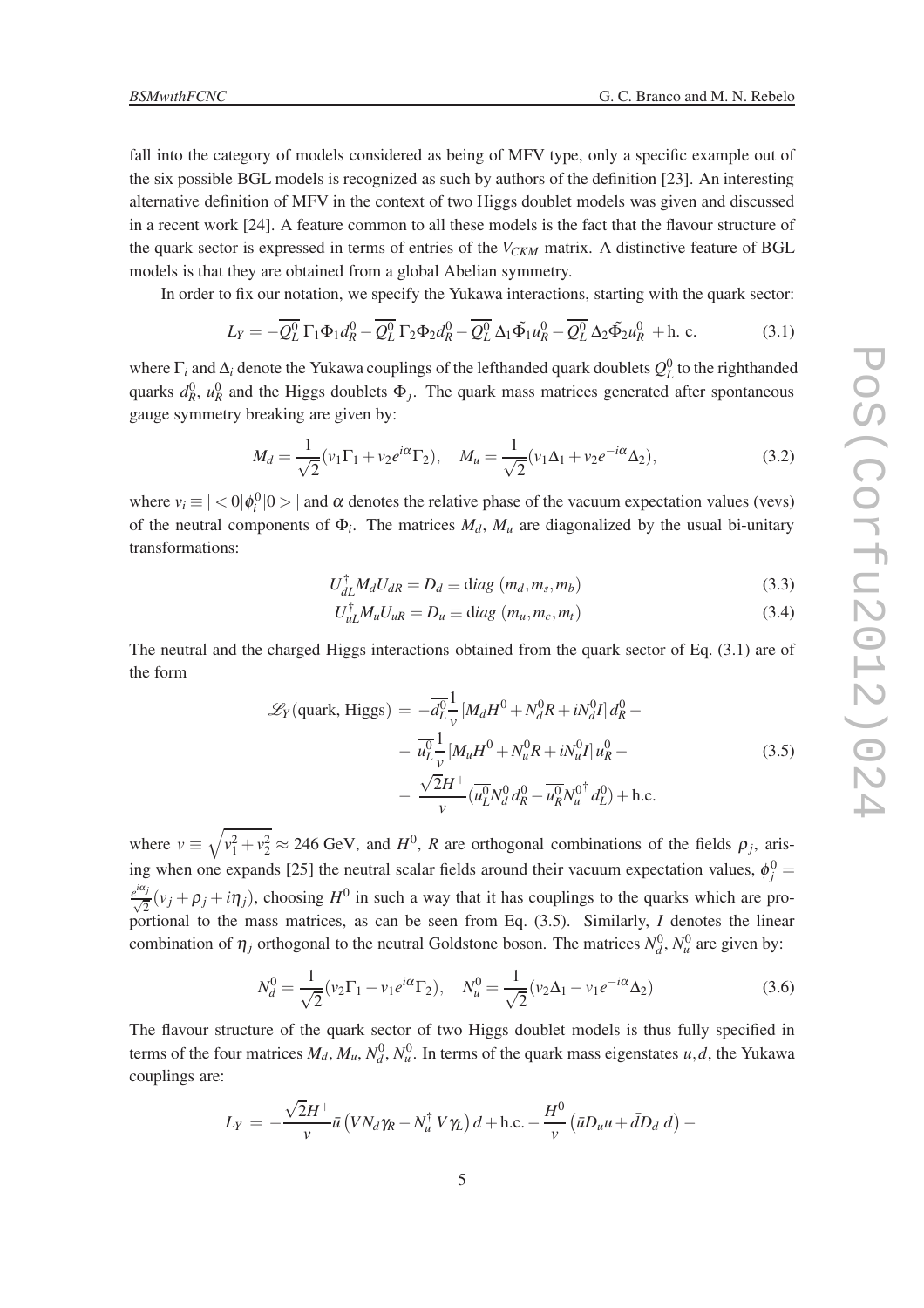$$
- \frac{R}{\nu} \left[ \bar{u} (N_u \gamma_R + N_u^{\dagger} \gamma_L) u + \bar{d} (N_d \gamma_R + N_d^{\dagger} \gamma_L) d \right] +
$$
  
+  $i \frac{I}{\nu} \left[ \bar{u} (N_u \gamma_R - N_u^{\dagger} \gamma_L) u - \bar{d} (N_d \gamma_R - N_d^{\dagger} \gamma_L) d \right]$  (3.7)

with  $\gamma_L = (1 - \gamma_5)/2$ ,  $\gamma_R = (1 + \gamma_5)/2$  and where *V* stands for the  $V_{CKM}$  matrix. The matrices  $N_d$ and  $N_\mu$  are:

$$
N_d = U_{dL}^{\dagger} N_d^0 U_{dR}, \qquad N_u = U_{uL}^{\dagger} N_u^0 U_{uR}
$$
 (3.8)

Comparison with Eqs. (3.3), (3.4) shows that the matrices  $N_d^0$ ,  $N_u^0$  transform in the same way as the matrices  $M_d$ ,  $M_u$  under unitary transformations of the quark fields. The physical neutral Higgs fields are combinations of  $H^0$ , *R* and *I*. Flavour changing neutral currents are controlled by  $N_d$  and  $N_u$ . For generic two Higgs doublet models  $N_d$ ,  $N_u$  are non-diagonal arbitrary.

In order to obtain a structure for the matrices  $\Gamma_i$  and  $\Delta_i$  such that the the strength of the tree level FCNC is completely controlled by *VCKM*, Branco, Grimus and Lavoura (BGL) imposed the following symmetry on the quark and scalar sector of the Lagrangian [18]:

$$
Q_{Lj}^0 \to \exp(i\tau) Q_{Lj}^0, \qquad u_{Rj}^0 \to \exp(i2\tau) u_{Rj}^0, \qquad \Phi_2 \to \exp(i\tau) \Phi_2, \tag{3.9}
$$

where  $\tau \neq 0, \pi$ , with all other quark fields transforming trivially under the symmetry. The index *j* can be fixed as either 1, 2 or 3. Alternatively the symmetry may be chosen as:

$$
Q_{Lj}^0 \to \exp(i\tau) Q_{Lj}^0, \qquad d_{Rj}^0 \to \exp(i2\tau) d_{Rj}^0, \quad \Phi_2 \to \exp(-i\tau) \Phi_2. \tag{3.10}
$$

The symmetry given by Eq. (3.9) leads to Higgs FCNC in the down sector, whereas the symmetry specified by Eq.  $(3.10)$  leads to Higgs FCNC in the up sector. In the case of the symmetry given by Eq. (3.9), for  $j = 3$  there are FCNC in the down sector controlled by the matrix  $N_d$  given by [18]

$$
(N_d)_{ij} \equiv \frac{v_2}{v_1} (D_d)_{ij} - \left(\frac{v_2}{v_1} + \frac{v_1}{v_2}\right) (V_{CKM}^{\dagger})_{i3} (V_{CKM})_{3j} (D_d)_{jj} . \tag{3.11}
$$

whereas, there are no FCNC in the up sector and the coupling matrix of the up quarks to the *R* and *I* fields is of the form:

$$
N_u = -\frac{v_1}{v_2} \text{diag}(0, 0, m_t) + \frac{v_2}{v_1} \text{diag}(m_u, m_c, 0) \tag{3.12}
$$

It is clear that BGL models are very constrained. Only one new parameter, not present in the SM, appears in the flavour sector, that is the ratio tan  $\beta = v_2/v_1$ . As a result of the imposed symmetry the Higgs potential, together with a soft symmetry breaking term, required in order to avoid an ungauged accidental continuos symmetry, has seven parameters which can be chosen to be real, without loss of generality. The Higgs sector does not violate CP neither explicitly nor spontaneously. The seven independent parameters of the potential determine the masses of the four Higgs fields,  $\tan \beta$ , the quantity  $v \equiv \sqrt{v_1^2 + v_2^2}$  and the mixing among  $H^0$  and *R*, which is supposed to be small due to the fact that the Higgs field discovered at the LHC [26], [27], behaves very much like a SM Higgs field. The study of the phenomenological implications of this class of models is underway. This requires the specification of the leptonic sector. For Dirac neutrinos the extension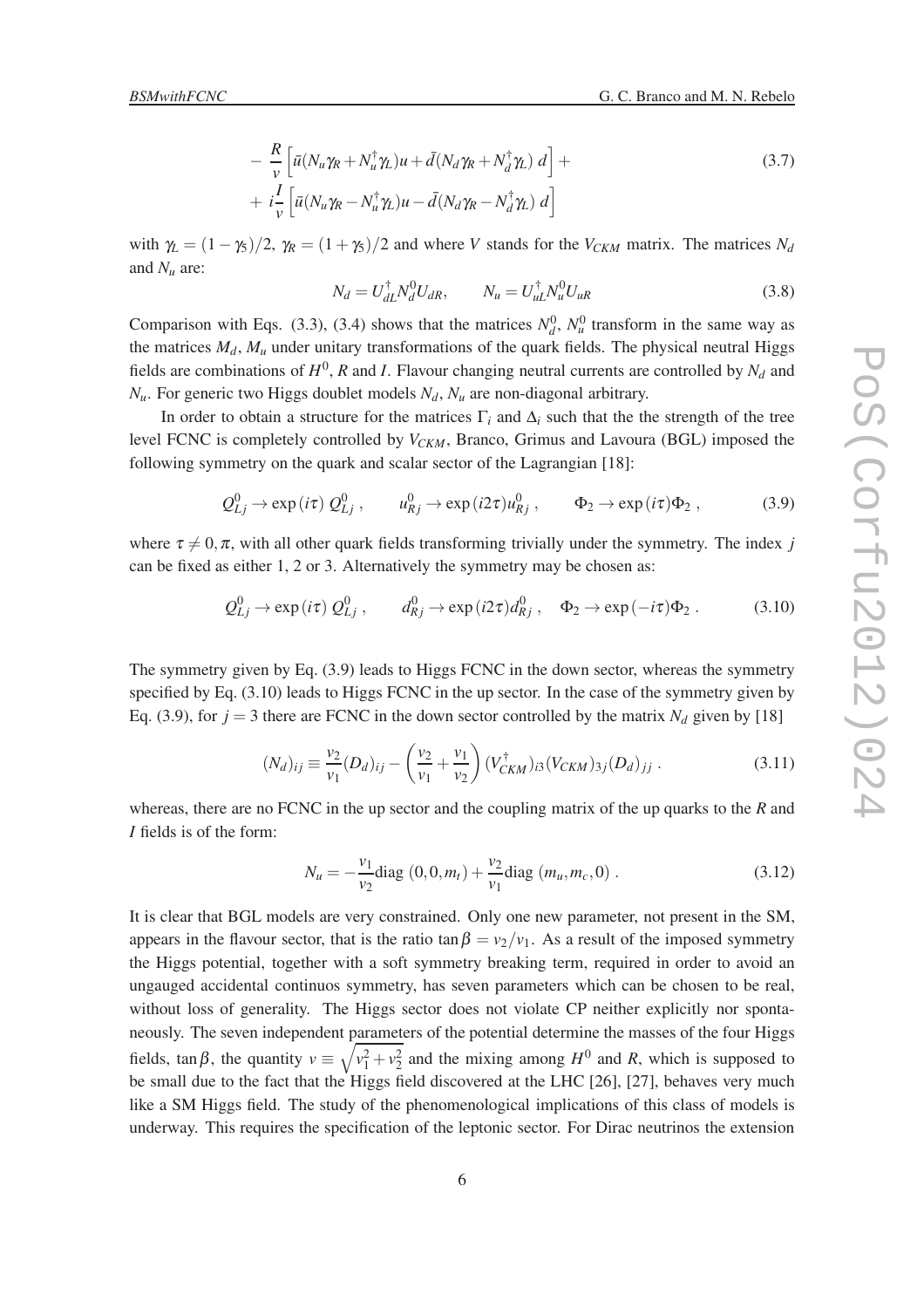is straightforward in analogy to the quark sector. The case of Majorana type neutrinos is more involved.

In terms of the low energy effective theory for Majorana neutrino masses, a priori, it looks more difficult to implement MFV. However, this can be done by imposing a *Z*<sup>4</sup> symmetry to the effective Lagrangian as presented in Ref. [20] . In the seesaw case, with the introduction of three righthanded neutrinos the leptonic part of Yukawa couplings and invariant mass terms can then be written:

$$
\mathcal{L}_{Y+\text{mass}} = -\overline{L_L^0} \Pi_1 \Phi_1 l_R^0 - \overline{L_L^0} \Pi_2 \Phi_2 l_R^0 - \overline{L_L^0} \Sigma_1 \tilde{\Phi}_1 v_R^0 - \overline{L_L^0} \Sigma_2 \tilde{\Phi}_2 v_R^0 + + \frac{1}{2} v_R^{0T} C^{-1} M_R v_R^0 + \text{h.c.}
$$
\n(3.13)

The matrix  $M_R$  stands for the righthanded neutrino Majorana mass matrix. The leptonic mass matrices generated after spontaneous gauge symmetry breaking are given by:

$$
m_l = \frac{1}{\sqrt{2}} (v_1 \Pi_1 + v_2 e^{i\theta} \Pi_2) , \quad m_D = \frac{1}{\sqrt{2}} (v_1 \Sigma_1 + v_2 e^{-i\theta} \Sigma_2) .
$$
 (3.14)

The neutral Higgs interactions with the fermions, obtained from Eq.  $(3.13)$  can be written:

$$
\mathcal{L}_Y(\text{neutral, lepton}) = -\overline{l_L^0} \frac{1}{v} \left[ m_l H^0 + N_l^0 R + i N_l^0 I \right] l_R^0 +
$$

$$
- \overline{V_L^0} \frac{1}{v} \left[ m_D H^0 + N_v^0 R + i N_v^0 I \right] V_R^0 + \text{h.c.}, \qquad (3.15)
$$

with

$$
N_l^0 = \frac{v_2}{\sqrt{2}} \Pi_1 - \frac{v_1}{\sqrt{2}} e^{i\theta} \Pi_2 , \qquad (3.16)
$$

$$
N_V^0 = \frac{v_2}{\sqrt{2}} \Sigma_1 - \frac{v_1}{\sqrt{2}} e^{-i\theta} \Sigma_2 .
$$
 (3.17)

There is a new feature in the seesaw framework due to the fact that in the neutrino sector the light neutrino masses are not obtained from the diagonalization of  $m<sub>D</sub>$ . In general the couplings of Eq. (3.15) lead to arbitrary scalar FCNC at tree level. In order for these couplings to be completely controlled by the PMNS matrix we introduce the following  $Z_4$  symmetry on the Lagrangian:

$$
L_{L3}^0 \to \exp(i\alpha) L_{L3}^0, \qquad v_{R3}^0 \to \exp(i2\alpha) v_{R3}^0, \qquad \Phi_2 \to \exp(i\alpha) \Phi_2, \tag{3.18}
$$

with  $\alpha = \pi/2$  and all other fields transforming trivially under  $Z_4$ . The most general matrices  $\Pi_i$ ,  $\Sigma_i$ and  $M_R$  consistent with this  $Z_4$  symmetry have the following structure:

$$
\Pi_1 = \begin{bmatrix} \times & \times & \times \\ \times & \times & \times \\ 0 & 0 & 0 \end{bmatrix}, \qquad \Pi_2 = \begin{bmatrix} 0 & 0 & 0 \\ 0 & 0 & 0 \\ \times & \times & \times \end{bmatrix}, \tag{3.19}
$$

$$
\Sigma_1 = \begin{bmatrix} \times & \times & 0 \\ \times & \times & 0 \\ 0 & 0 & 0 \end{bmatrix}, \qquad \Sigma_2 = \begin{bmatrix} 0 & 0 & 0 \\ 0 & 0 & 0 \\ 0 & 0 & \times \end{bmatrix}, \qquad M_R = \begin{bmatrix} \times & \times & 0 \\ \times & \times & 0 \\ 0 & 0 & \times \end{bmatrix}, \tag{3.20}
$$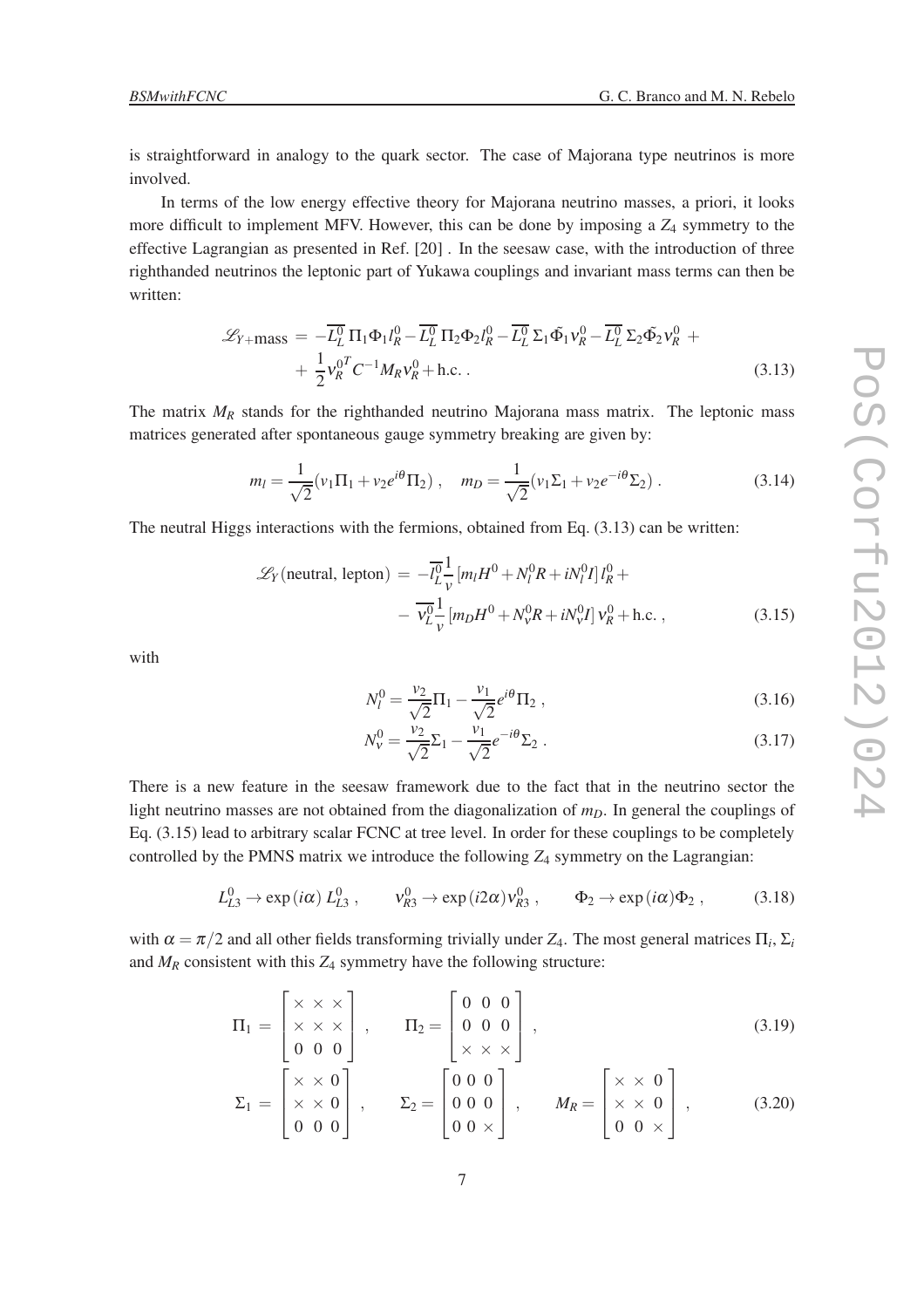where  $\times$  denotes an arbitrary entry while the zeros are imposed by the symmetry  $Z_4$ . Note that the choice of  $Z_4$  is crucial in order to guarantee  $M_{33} \neq 0$  and thus a non-vanishing det  $M_R$ . In this case there are flavour changing neutral currents in the charged leptonic sector given by:

$$
(N_l)_{ij} \equiv (U_l^{\dagger} N_l^0 U_{lR})_{ij} = \frac{v_2}{v_1} (D_l)_{ij} - \left(\frac{v_2}{v_1} + \frac{v_1}{v_2}\right) (U_V^{\dagger})_{i3} (U_V)_{3j} (D_l)_{jj}.
$$
 (3.21)

 $U<sub>v</sub>$  is the PMNS matrix. In the neutrino sector we have three light and three heavy neutrinos. The light-light Higgs mediated neutral currents are flavour diagonal. On the other hand Higgs mediated light-heavy and heavy-heavy neutrino couplings can be parametrized [20] in terms of neutrino masses and the orthogonal complex matrix of the Casas and Ibarra parametrization [28]. This matrix plays an important rôle for leptogenesis [29]. In the context of seesaw the masses of heavy neutrinos are many orders of magnitude above the TeV scale, therefore processes involving heavy neutrinos are not relevant for low energy physics.

#### Acknowledgements

The authors wish to thank the local Organizing Committee and in special George Zoupanos for the very stimulating Workshop and for the warm hospitality in Corfu. The works reported in this workshop had been partially supported by Fundação para a Ciência e a Tecnologia (FCT, Portugal) through the projects CERN/FP/83503/2008 and CFTP-FCT Unit 777 (PEst-OE/FIS/UI0777/2011) which are partially funded through POCTI (FEDER), by Marie Curie RTN MRTN-CT-2006-035505, and ITN "UNILHC" PITN-GA-2009-237920, by Accion Complementaria Luso-Espanhola PORT2008– 03, by European FEDER and FPA-2008-04002-E/PORTU by Spanish MICINN under grant FPA2008– 02878 and GVPROMETEO 2010-056. More recently we would like to aknowledge the support of CERN/FP/123580/2011.

#### **References**

- [1] S. L. Glashow and S. Weinberg, Phys. Rev. D 15 (1977) 1958.
- [2] E. A. Paschos, Phys. Rev. D **15** (1977) 1966.
- [3] F. J. Botella, G. C. Branco and M. Nebot, Phys. Rev. D 79 (2009) 096009 [arXiv:0805.3995 [hep-ph]].
- [4] F. J. Botella, G. C. Branco and M. Nebot, JHEP 1212 (2012) 040 [arXiv:1207.4440 [hep-ph]].

<sup>[5]</sup> F. del Aguila and J. Cortes, Phys. Lett. B156, 243 (1985). G. C. Branco and L. Lavoura, Nucl. Phys. B278, 738 (1986). F. del Aguila, M. K. Chase, and J. Cortes, Nucl. Phys. B271, 61 (1986). Y. Nir and D. J. Silverman, Phys. Rev. D42, 1477 (1990). D. Silverman, Phys. Rev. D45, 1800 (1992). W.-S. Choong and D. Silverman, Phys. Rev. D49, 2322 (1994). G. C. Branco, T. Morozumi, P. A. Parada and M. N. Rebelo, Phys. Rev. D 48 (1993) 1167. V. D. Barger, M. S. Berger, and R. J. N. Phillips, Phys. Rev. D52, 1663 (1995), hep-ph/9503204. D. Silverman, Int. J. Mod. Phys. A11, 2253 (1996), hep-ph/9504387. M. Gronau and D. London, Phys. Rev. D55, 2845 (1997), hep-ph/9608430. F. del Aguila, J. A. Aguilar-Saavedra, and G. C. Branco, Nucl. Phys. B510, 39 (1998), hep-ph/9703410.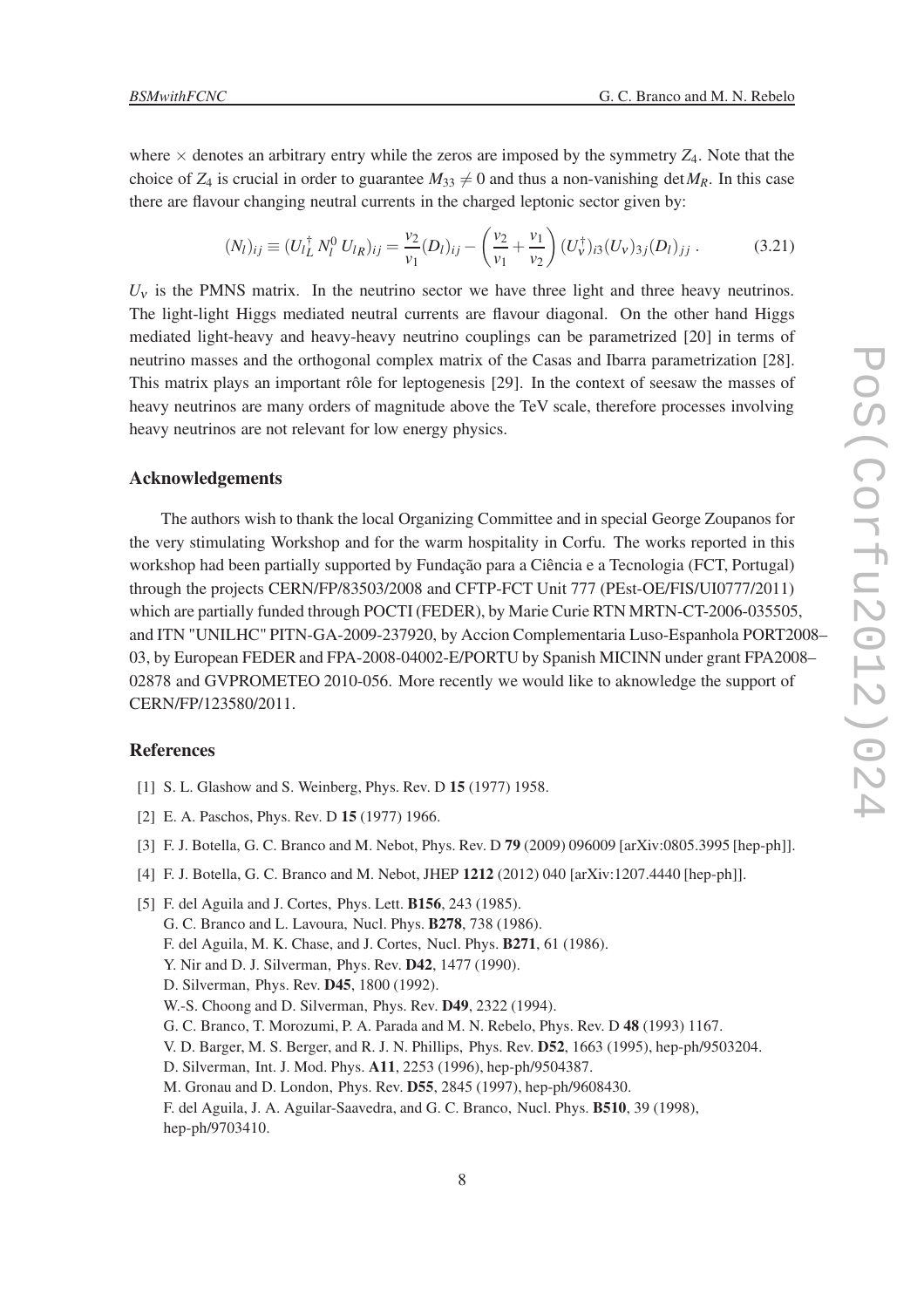G. Barenboim, F. J. Botella, G. C. Branco and O. Vives, Phys. Lett. B 422 (1998) 277 [hep-ph/9709369]. G. Barenboim, F. J. Botella and O. Vives, Phys. Rev. D 64 (2001) 015007 [hep-ph/0012197]. G. Barenboim, F. J. Botella and O. Vives, Nucl. Phys. B 613 (2001) 285 [hep-ph/0105306]. J. A. Aguilar-Saavedra, Phys. Rev. D 67 (2003) 035003 [Erratum-ibid. D 69 (2004) 099901] [hep-ph/0210112]. J. A. Aguilar-Saavedra, F. J. Botella, G. C. Branco and M. Nebot, Nucl. Phys. B 706 (2005) 204 [hep-ph/0406151]. J. A. Aguilar-Saavedra, R. Benbrik, S. Heinemeyer and M. Perez-Victoria, arXiv:1306.0572 [hep-ph].

- [6] R. Aleksan, B. Kayser, and D. London, Phys. Rev. Lett. 73, 18 (1994), hep-ph/9403341.
- [7] G. C. Branco, L. Lavoura, and J. P. Silva, Oxford University Press (1999).
- [8] F. J. Botella, G. C. Branco, M. Nebot, and M. N. Rebelo, Nucl. Phys. **B651**, 174 (2003), hep-ph/0206133.
- [9] See J. A. Aguilar-Saavedra, F. J. Botella, G. C. Branco and M. Nebot in Ref. [5].
- [10] L. Bento, G. C. Branco and P. A. Parada, Phys. Lett. B 267 (1991) 95.
- [11] G. C. Branco, P. A. Parada and M. N. Rebelo, Phys. Rev. D 52 (1995) 4217 [hep-ph/9501347].
- [12] E. Golowich, J. Hewett, S. Pakvasa and A. A. Petrov, Phys. Rev. D 76 (2007) 095009 [arXiv:0705.3650 [hep-ph]].
- [13] G. C. Branco, P. M. Ferreira, L. Lavoura, M. N. Rebelo, M. Sher and J. P. Silva, Phys. Rept. 516 (2012) 1 [arXiv:1106.0034 [hep-ph]].
- [14] J. F. Gunion, H. E. Haber, G. L. Kane and S. Dawson, Front. Phys. 80 (2000) 1.
- [15] A. Pich and P. Tuzon, Phys. Rev. D 80 (2009) 091702 [arXiv:0908.1554 [hep-ph]].
- [16] A. Antaramian, L. J. Hall and A. Rasin, Phys. Rev. Lett. 69 (1992) 1871 [arXiv:hep-ph/9206205]; L. J. Hall and S. Weinberg, Phys. Rev. D 48 (1993) 979 [arXiv:hep-ph/9303241].
- [17] A. S. Joshipura and S. D. Rindani, Phys. Lett. B 260 (1991) 149;
- [18] G. C. Branco, W. Grimus and L. Lavoura, Phys. Lett. B 380 (1996) 119 [arXiv:hep-ph/9601383].
- [19] F. J. Botella, G. C. Branco and M. N. Rebelo, Phys. Lett. B 687 (2010) 194 [arXiv:0911.1753 [hep-ph]].
- [20] F. J. Botella, G. C. Branco, M. Nebot and M. N. Rebelo, JHEP 1110 (2011) 037 [arXiv:1102.0520 [hep-ph]].
- [21] G. D'Ambrosio, G. F. Giudice, G. Isidori and A. Strumia, Nucl. Phys. B 645 (2002) 155 [arXiv:hep-ph/0207036].
- [22] V. Cirigliano, B. Grinstein, G. Isidori and M. B. Wise, Nucl. Phys. B 728 (2005) 121 [arXiv:hep-ph/0507001].
- [23] A. J. Buras, M. V. Carlucci, S. Gori and G. Isidori, JHEP 1010 (2010) 009 [arXiv:1005.5310 [hep-ph]].
- [24] A. Dery, A. Efrati, G. Hiller, Y. Hochberg and Y. Nir, arXiv:1304.6727 [hep-ph].
- [25] T. D. Lee, Phys. Rev. D **8** (1973) 1226.
- [26] G. Aad *et al.* [ATLAS Collaboration], Phys. Lett. B 716 (2012) 1 [arXiv:1207.7214 [hep-ex]].